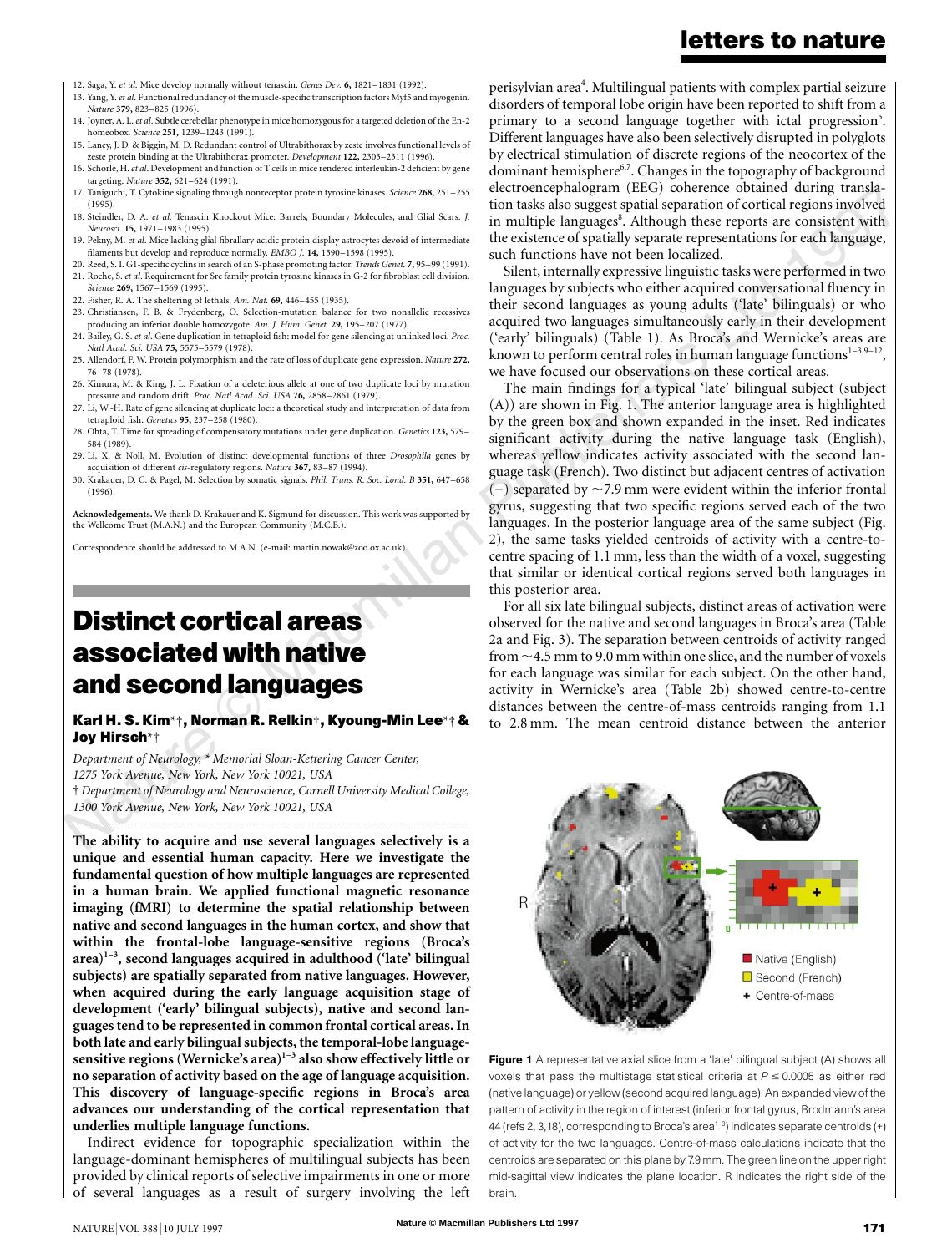## **letters to nature**

| <b>Table 1 Subject information</b> |     |        |                    |                 |              |                                   |  |  |
|------------------------------------|-----|--------|--------------------|-----------------|--------------|-----------------------------------|--|--|
| Subject                            | Aae | Gender | Native language(s) | Second language | Handedness   | Laterality quotient <sup>24</sup> |  |  |
|                                    |     |        | English            | French          | Right        | RΓ                                |  |  |
|                                    |     |        | Korean             | English         | Righ         |                                   |  |  |
|                                    | 28  |        | Korean             | English         | Right        |                                   |  |  |
|                                    | 26  |        | English            | Japanese        | Ambidextrous |                                   |  |  |
|                                    |     |        | Spanish            | English         | Right        |                                   |  |  |
|                                    |     |        | German             | Enalish         | Riaht        | 60                                |  |  |
|                                    | 38  |        | Turkish/English    | NΑ              | Ambidextrous |                                   |  |  |
|                                    |     |        | English/Hebrew     | NΑ              | Right        | 85                                |  |  |
|                                    | 23  |        | English/Spanish    | NΑ              | <b>Right</b> | 100                               |  |  |
|                                    | 24  |        | Croatian/English   | NΑ              | Right        | 8s                                |  |  |
|                                    |     |        | Italian/German     | NΑ              | Right        | 90                                |  |  |
|                                    |     |        | Chinese/English    | NA              | Ambidextrous | 24                                |  |  |



Figure 2 Similar to Fig. 1, an expanded view of the pattern of activity within the superior temporal gyrus (Brodmann's area 22 (refs 2, 3, 18), corresponding to Wernicke's area<sup>1-3</sup>) indicates centroids of activity for the two languages in this posterior language region. Orange indicates that the voxels that passed all statistical criteria during both the native and acquired language tasks. Centreof-mass calculations indicate that the centroids are separated on this plane by 1.1 mm, less than the diameter of a single voxel.

language areas was  $6.43$  ( $\pm 1.83$ ) mm and exceeded that of the posterior language areas, which was  $1.88$  ( $\pm$ 0.62) mm, for these subjects ( $t = 5.43$ , d.f. = 5,  $P \le 0.004$ ).

The overall stability of the centre-of-mass centroids with variation in the level of statistical stringency (probability of a falsepositive result, *P*) is illustrated for subject(A) in Fig. 4. In the case of the anterior language area, the centre-to-centre distance between the centroids of activity associated with each language remained within the range of 7.8 to 9.1 mm over statistical stringency levels from  $P \le 0.0002$  to  $P \le 0.02$ . In the case of the posterior language area, the centroids remained within the approximate width of one voxel, 1.6 mm, over the same range of stringency levels. Similar results were obtained for all subjects, confirming that threshold criteria do not account for the centre-to-centre distances between centroids of activity associated with each language task.

Figure 5 illustrates the main findings for a typical 'early' bilingual subject (subject (G)) for whom the centre-to-centre distance between the activity centroids (+) of the two activity patterns was 2.3 mm, less than 1.5 voxels (Table 2a). This represents the general pattern for all six early bilingual subjects, where the mean separation

Figure 3 Expanded views of the activity patterns within Brodman's area 44 (and 46 (refs 2, 3,18), subject B) for each 'late' bilingual subjects (A–F) indicate the active regions during the native language task (red) and the second acquired language task (yellow). The level of statistical stringency (probability of a false positive result,  $P$ ) was  $\leq$ 0.0005 for each subject. The centre-of-mass is indicated by a plus sign for each language; area and centre-to-centre (C–C) distances are listed in Table 2a.

was 1.53 ( $\pm$ 0.78) mm. In the case of the posterior language area, Wernicke's area, the mean separation for all early bilingual subjects was 1.58 ( $\pm$ 0.79) mm, similar to the anterior area.

Our findings are summarized by an analysis of variance (Table 3) inwhich language area (Broca's and Wernicke's) was compared with bilingual type (early and late) with respect to the centre-to-centre distance in millimetres between the two language centroids. Significant main effects for language area ( $P \le 0.000059$ ) and bilingual type ( $P \le 0.000084$ ) with an interaction effect ( $P \le 0.000067$ ) show that activation sites for the two different languages tend to be spatially distinct in Broca's area when the second language was obtained late in life and not when acquired in early childhood; and

| <b>Table 3 ANOVA</b>                                         |                                  |     |                                 |                        |                                  |  |  |  |
|--------------------------------------------------------------|----------------------------------|-----|---------------------------------|------------------------|----------------------------------|--|--|--|
| Source of variation                                          | SS                               | d f | МS                              |                        | P                                |  |  |  |
| A (language area)<br>B (bilingual type)<br>AR<br>Within cell | 52.01<br>48.80<br>50.79<br>40 47 | 20  | 52.01<br>48.80<br>50.79<br>2.02 | 25.70<br>2411<br>25.10 | 0.000059<br>0.000084<br>0.000067 |  |  |  |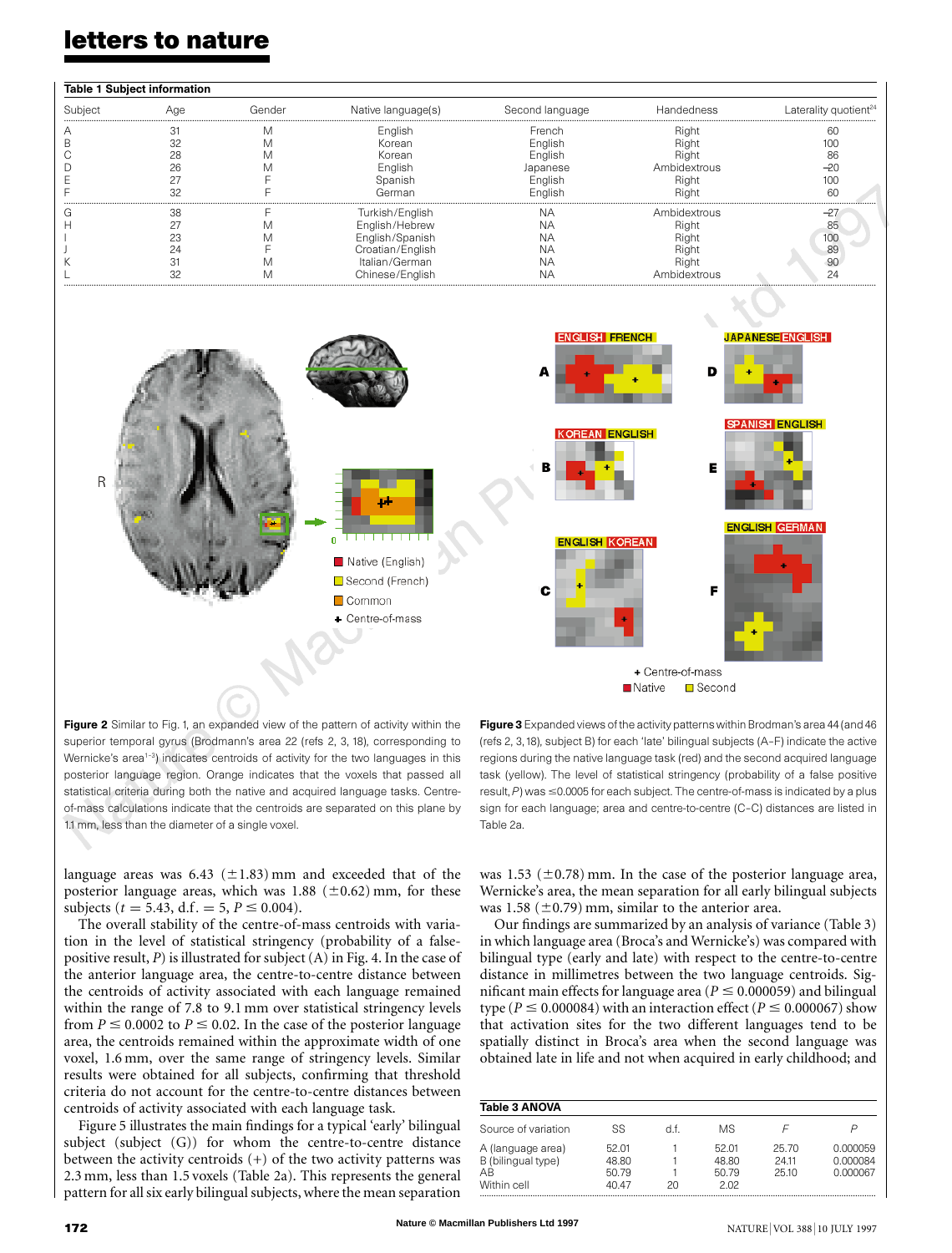### **letters to nature**

### Table 2 Areas of activation

(a) Anterior language area

| (a) Antenor language area |                             |            |                   | Talairach & Tournoux<br>sectors <sup>18</sup> *<br>C-C distance‡<br>Area $12†$<br>Brodmann's<br>Area I 1 <sup>+</sup> |               |              |    |              |              | Common voxels<br>$11$ and $12†$ |          |
|---------------------------|-----------------------------|------------|-------------------|-----------------------------------------------------------------------------------------------------------------------|---------------|--------------|----|--------------|--------------|---------------------------------|----------|
| Subject                   | <b>Bilingual type</b>       | Hemisphere | Gyrus             | area                                                                                                                  | X             | Υ            | Ζ  | $\text{m}^2$ | $\rm (mm^2)$ | (mm)                            | (9)      |
|                           | Late                        | Left       | Inferior frontal  | 44                                                                                                                    | d             | D            | 12 | 34.2         | 34.2         | 7.9                             |          |
| B                         | Late                        | Left       | Inferior frontal  | 44, 46                                                                                                                | C             | D. C         | 12 | 14.6         | 12.2         | 4.5                             |          |
|                           | Late                        | Left       | Inferior frontal  | 44                                                                                                                    | $\Omega$      | D            | 12 | 12.2         | 14.6         | 9.0                             |          |
|                           | Late                        | Left       | Inferior frontal  | 44                                                                                                                    |               | D            | 12 | 15.4         | 24.2         | 7.5                             |          |
| D                         | Late                        | Left       | Inferior frontal  | 44                                                                                                                    | $\Omega$      | B            |    | 12.2         | 17.1         | 4.7                             |          |
|                           | Late                        | Left       | Inferior frontal  | 44                                                                                                                    | $\Omega$      | D            | 12 | 12.2         | 12.2         | 7.0                             | $\Omega$ |
|                           | Late                        | Left       | Inferior frontal  | 44                                                                                                                    | $\triangle$   | D            | 12 | 33.1         | 19.8         | 11.2                            |          |
|                           | Early                       | Left       | Interior frontal  | 44                                                                                                                    | C             | D            | 12 | 107.4        | 75.7         | 2.3                             | 50       |
| H                         | Early                       | Left       | Interior frontal  | 44                                                                                                                    | C             | D            | 12 | 12.2         | 7.3          | 0.5                             | 60       |
|                           | Early                       | Left       | Interior frontal  | 44                                                                                                                    | $\Omega$      | <sub>B</sub> |    | 41.9         | 28.6         | 0.7                             | 46       |
|                           | Early                       | Left       | Interior frontal  | 44                                                                                                                    | $\mathcal{C}$ | $\Box$       | 12 | 8.8          | 4.4          | 1.7                             | 20       |
|                           | Early                       | Left       | Interior frontal  | 44                                                                                                                    | $\Omega$      | $\Box$       | 12 | 123.4        | 154.2        | 2.2                             | 45       |
|                           | Early                       | Left       | Interior frontal  | 44                                                                                                                    | Ċ             | D            | 12 | 44.1         | 17.6         | 1.8                             | 22       |
|                           | (b) Posterior language area |            |                   |                                                                                                                       |               |              |    |              |              |                                 |          |
| А                         | Late                        | Left       | Superior temporal | 22                                                                                                                    | d             | G            | 20 | 39.1         | 65.9         | 1.1                             | 48       |
| B                         | Late                        | Left       | Superior temporal | 22                                                                                                                    |               | G            | 20 | 9.8          | 19.5         | 1.5                             | 33       |
|                           | Late                        | Left       | Superior temporal | 22                                                                                                                    |               | F            | 8  | 31.7         | 34.2         | 2.2                             | 35       |
|                           | Late                        | Left       | Superior temporal | 22                                                                                                                    |               | G            | 20 | 19.8         | 33.1         | 3.3                             | 26       |
| D                         | Late                        | Left       | Superior temporal | 22                                                                                                                    |               | E            |    | 43.9         | 19.5         | 2.2                             | 30       |
|                           | Late                        | Left       | Superior temporal | 22                                                                                                                    |               | F            | 8  | 22.0         | 9.8          | 1.5                             | 18       |
|                           | Late                        | Left       | Superior temporal | 22                                                                                                                    |               | G            | 16 | 83.7         | 46.3         | 1.0                             | 18       |
| G                         | Early                       | Left       | Superior temporal | 22                                                                                                                    | d             | G            | 16 | 4.9          | 31.7         | 1.7                             | 15       |
|                           | Early                       | Left       | Superior temporal | 22                                                                                                                    | d             | F            | 16 | 56.2         | 39.1         | 1.5                             | 56       |
|                           | Early                       | Left       | Superior temporal | 22                                                                                                                    |               | E<br>F       | 4  | 94.7         | 22.0         | 3.0                             | 23       |
|                           | Early                       | Left       | Superior temporal | 22                                                                                                                    | d             |              | 16 | 15.4         | 125.6        | 1.4                             | 12       |
|                           | Early                       | Left       | Superior temporal | 22                                                                                                                    | d             | G            | 20 | 121.2        | 96.9         | 1.3                             | 62       |
|                           | Early                       | Left       | Superior temporal | 22                                                                                                                    | Ч             | E            | 12 | 48.5         | 88.1         | 0.6                             | 48       |

C' is a replication of C after 16 months on a different scanner. All observations of area and distance are made at a common level of significants ( $P \le 0.0005$ ).

\* See ref.18 where the three-dimensional proportional grid system is described. Columns X, Yand Z indicate coordinates of an orthogonal parallelogram, the dimensions of which vary with the principal axes of the brain. Each of these volumes is defined by its three dimensions indicated by a capital letter (Y), a lower-case letter (X), and a number (Z). † L1 and L2 refer to the native and second acquired languages for late bilingual subjects, respectively, and the two languages acquired during the early developmental period for the early bilingual subjects in the respective order as listed on Table 1.

‡ C–C distance refers to the centre-to-centre spacing between the centre-of-mass centroids of significant voxels associated with the two languages.

that Wernicke's area showed little or no separation of activity regardless of age of acquisition.

The observation that the anatomical separation of the two languages in Broca's area varies with the time at which the second language was acquired, suggests that age of language acquisition may be a significant factor in determining the functional organization of this area in human brain. Human infants, initially capable of discriminating all phonetically 'relevant' differences, may eventually modify the perceptual acoustic space, based on early and repeated exposure to their native languages<sup>13</sup>. It is possible that representations of languages in Broca's area that are developed by exposure early in life are not subsequently modified. This could necessitate the utilization of adjacent cortical areas for the second language learned as an adult.

The difference between the results of this investigation and a positron emission tomography (PET) study in which multiple languages were found to generate overlapping regions of activation within the inferior frontal gyrus $14$  may be reconciled in part by the higher effective resolution of this fMRI technique. The intrinsic resolution of the PET  $H_2$ <sup>15</sup>O cerebral-blood-flow technique was  $5 \times 5 \times 6$  mm<sup>3</sup> and the results from several subjects were combined and averaged. Individual variability in both the locations of the language areas and the diversity of brain shapes and gyral patterns of the subjects averaged together further reduce the effective resolution of this approach<sup>9,15</sup>, which could account for the discrepancy. However, on the basis of our findings, the distinction between native and second languages may be less for younger ages of exposure to a second language. The average age of initial exposure to the second language in the PET study was 7.3 years, younger than that of the late bilingual subjects in our study, and could therefore be consistent with our observation for early bilinguals.

To render our findings independent of particular languages or cultural background, our study made use of simple expressive tasks with similar semantic content across multiple languages and



Figure 4 All voxels that pass the statistical criteria during the native (red) and acquired (yellow) language tasks (subject (A)) are shown for the anterior region of interest, left, and the posterior region of interest, right, over approximately 3 orders of statistical stringency ( $P \le 0.0002$  to  $P \le 0.02$ ). The centre-to-centre (C-C) distance between the centroids of activity in the anterior area (based on the centre-of-mass, +), ranges from 7.8 mm at  $P \le 0.0002$  to 9.1 mm at  $P \le 0.02$ , suggesting that the centroid is nearly independent of cluster size (radial expansion). Similarly, for the posterior language area, the C–C distance ranges from 1.1 to 1.3mm (less than the width of a single voxel) over the same level of statistical stringency.